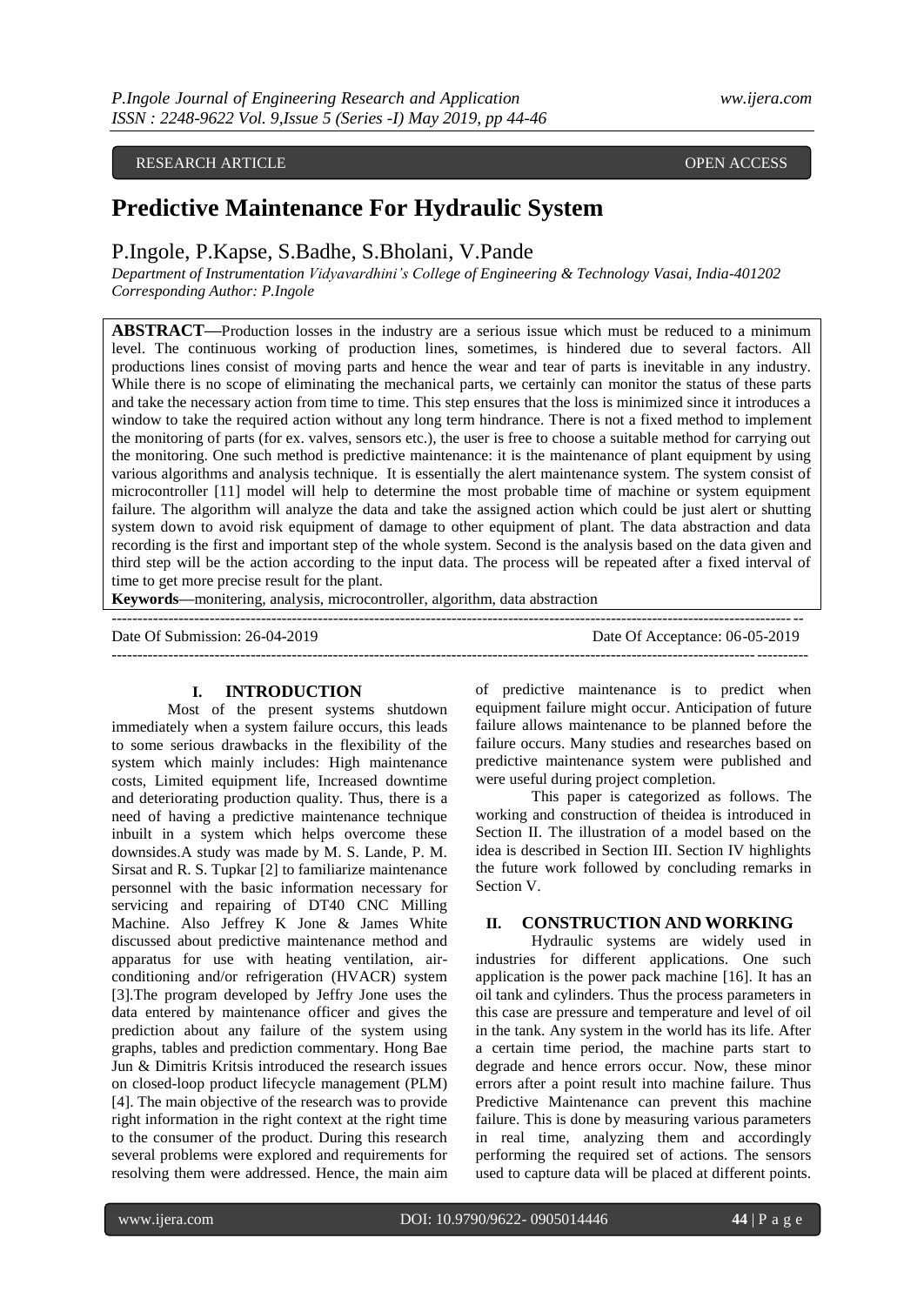The temperature sensor will be used to monitor temperature of oil. The initial temperature of oil will be sensed and stored. Similarly as the system starts its operation the data will be stored. Now a certain value of temperature of oil is given as a set point i.e. oil temperature must not exceed this value and if it exceeds this condition it will be sensed by the sensor and since limit has been crossed a counter will be generated which will be incremented every time temperature increases above that value. This will be the alert condition. Along with this there is a temperature limit which if exceeded for a larger number of time signifies that something is wrong in the system and especially around oil tank because the parameter is temperature. So based on the number of times there is a situation where temperature is exceeded there will be prediction done that the parts must be kept available for replacement. Due to this there will no sudden failure as the system will predict the failure before it occurs. Similarly, level sensor will monitor the level of oil in the tank. And pressure sensors will monitor the pressure at different points. The real time data from all sensors will be stored in MS-EXCEL. For the interfacing of microcontroller and excel we have used a software named as Parallax. The sensors will be connected to microcontroller. Microcontroller used for this purpose is BLAU. Coding for this microcontroller is done in Arduino-IDE. Using various interfacing instructions microcontroller exports data into Excel. Continuous real time data can be viewed in Excel spreadsheet. Further, the conclusion i.e. messages or actions to be taken will be indicated on a HMI display. The HMI used is Nextion HMI and the software used for the interfacing purpose is Nextion Editor. Thus the predicted messages along with count and the current value of that particular message will be displayed on the HMI [15].



**Fig 1.** Oil Tank of the power pack unit

## **III. ILLUSTRATION**

In this project we have used various sensors which are mainly used for measuring the common

variables such as pressure, temperature, level etc. In this system we have used BLAU microcontroller, Ardiuno and Nextion HMI screen. Blau microcontroller is a controller which takes the input from the sensors and performs the algorithm and produces the output which will be displayed on HMI screen. To store the previous data and to observe the trend we have used parallax software which is used for the interfacing of ardiuno and excel. The nextion HMI is used to display the current reading as well as the trend of the values in the form of graph. The temperature sensor used in our project is RTD PT100 and this temperature sensor is used to measure the temperature of the oil inside the oil tank. Level sensor is used for measuring the level of the oil inside the oil tank so that in case any leakages are there in system then they can be identified and immediate action can be taken. Pressure transmitter used works on 24 VDC supply and gives the output as 4-20mA. This pressure transmitter can be used for measuring pressure up to 400bar. Using the data given by this sensors we are going to perform predictive algorithm which is going to compare the current value of the variable with the previous value and test if the value is between the appropriate range or not . If the count value goes beyond acceptable value the algorithm is going to display the alert message and the required actions or instructions to be performed to reduce the risk and avoid any dangerous situation. Hence using this predictive maintenance system the risk can be reduced and damages can be avoided there by increasing the productions and efficiency of the production system in industry.



**Fig 2.** HMI display along with messages

## **Future Work**

Future work will include interfacing the system with GSM so that the maintenance officer will get the prediction messages directly irrespective of the time and place where he is. Also currently we are using two microcontrollers for the storage and prediction part respectively. So, our further focus will be to integrate it on one board.

### **IV. CONCLUSION**

Most of the present systems, shutdown immediately whenever a system failure occurs, it increases downtime as well as results in production